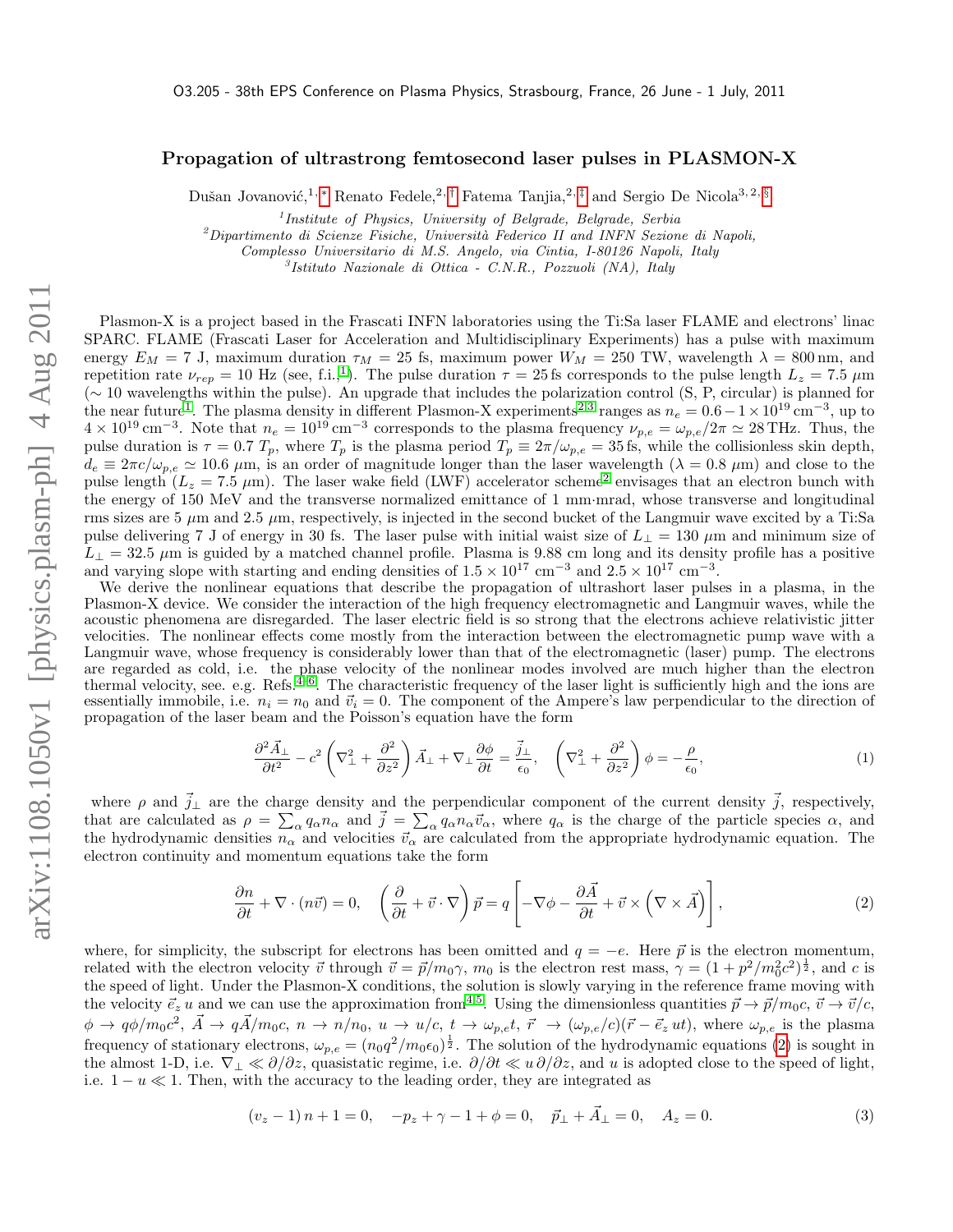Using the definition for  $\gamma$ , after some straightforward algebra, we obtain the dimensionless charge- and current densities as  $n = [(\phi - 1)^2 + \overrightarrow{A_1}^2 + 1]/2(\phi - 1)^2$  and  $\overrightarrow{v}_\perp n = \overrightarrow{A}_\perp/(\phi - 1)$ , which permits us to rewrite our basic equations [\(1\)](#page-0-1) as

<span id="page-1-0"></span>
$$
\left[\frac{\partial^2}{\partial t^2} - 2u \frac{\partial^2}{\partial t \partial z} - \left(1 - u^2\right) \frac{\partial^2}{\partial z^2} - \nabla_\perp^2 + \frac{1}{1 - \phi}\right] \vec{A}_\perp = -\left(\frac{\partial}{\partial t} - u \frac{\partial}{\partial z}\right) \nabla_\perp \phi,\tag{4}
$$

<span id="page-1-1"></span>
$$
\frac{\partial^2 \phi}{\partial z^2} = \frac{(\phi - 1)^2 - 1 - \vec{A_1}^2}{2(\phi - 1)^2}.
$$
\n(5)

The above equations constitute a Zakharov-like description of a modulated electromagnetic wave, coupled with a Langmuire wave via the nonlinearities that arise from the relativistic effects. Thus, besides the standard nonrelativistic three-wave coupling phenomena (the Raman scattering), in the relativistic case there arises also a possibility for the four-wave processes, that may lead to the modulational instability, soliton formation, etc. The actual nonlinear dynamics of the pulse strongly depends on the physical conditions in each particular device and can not be generalized. We apply our Eqs. [\(4\)](#page-1-0) and [\(5\)](#page-1-1) to the Plasmon-X conditions, for *moderately focussed* laser beams. With the present

power of the laser in the Plasmon-X device, in most experimental setups we have  $\overrightarrow{A_{\perp}}^2$  < 1, i.e we can take the pulse to have a moderate intensity and expand into series the nonlinear terms in the above equations. We seek the solution in the form of a modulated electromagnetic wave, viz.  $\vec{A}_{\perp} = \vec{A}_{\perp_0} \exp\{-i[\omega' t - k'(z + ut)]\} + c.c.,$  where the dimensionless frequency  $\omega'$  and the dimensionless wavenumber k' are defined as  $\omega' = \omega/\omega_{p,e}$ ,  $k' = ck/\omega_{p,e}$  $d_e/\lambda$ , where  $\omega$ , k, and  $\lambda$  are the frequency, the wavenumber, and the wavelength of the electromagnetic laser wave, respectively, while  $\omega_{p,e}$  and  $d_e$  are the electron plasma frequency and the collisionless skin depth. They satisfy the

linear dispersion relation of electromagnetic waves,  $\omega = \sqrt{c^2 k^2 + \omega_{p,e}^2}$ , whose dimensionless version has the form

 $\omega = \sqrt{k^2 + 1}$ . Here and in the following, for simplicity, we drop the primes. We adopt u to be equal to the group velocity of the electromagnetic wave  $u = d\omega/dk = k/\omega$ . Substituting these into the wave equation and the Poisson's equation, dropping the nonresonant zero- and double pump frequency terms in Eq. [\(4\)](#page-1-0) (the latter is absent for a circularly polarized laser wave), these are further simplified to

<span id="page-1-2"></span>
$$
\left[2i\,\omega\,\frac{\partial}{\partial t} + \frac{1}{\omega^2}\frac{\partial^2}{\partial z^2} + \nabla_\perp^2 - \phi\right]A_{\perp_0} = 0, \quad \left(\frac{\partial^2}{\partial z^2} + 1\right)\phi = -\frac{|A_{\perp_0}|^2}{2}.\tag{6}
$$

We studied the 2-D evolution of a moderately focussed pulse, typical for the Plasmon-X accelerator scheme, by the numerical solution of Eqs. [\(6\)](#page-1-2) in the 2-D regime  $\nabla_{\perp}^2 = \frac{\partial^2}{\partial x^2}$ . The initial condition was adopted in the form of an unchirped NLS soliton, solution of Eqs. (b) in the 2-D regime  $V_{\perp} = \sigma^2/\sigma x^2$ . The initial condition was adopted in the form of an unchirped NLS soliton, modulated in the perpendicular direction by a Gausssian,  $A_{\perp_0}(x, z, 0) = 2\sqrt{C_1} \exp(-x$  $L_x = 25$ ,  $C_1 = 0.07$ , and  $\delta k = 0.5$ , with  $\phi(x, z, 0) = 0$ . We followed its evolution until  $t = 15$ . During this time, the pulse travels approximately 4.5 cm, which is about half the length of the interaction chamber. The results are displayed in Fig. 1. The folding of the pancake-like pulse and the creation of a V shape was observed after  $t \sim 5$  and the simultaneous longitudinal stretching due to the negative chirp. The related diminishment affected mostly the laser envelope, while the electrostatic potential still featured a sizable amplitude; the depth of its first minimum was more than 50% of its largest value, achieved immediately after the launch of the pulse. The potential minimum obtained a V-shape in the x-z plane and its perpendicular contraction due to collapse was rather small.



FIG. 1: The electrostatic potential (left) and the amplitude (right) of a moderately focussed laser pulse, typical for the Plasmon-X accelerator scheme.

In conclusion, we have shown that the experimental scheme for the LWF electron acceleration, with the laser power of  $W \leq 250$  TW, the pulse duration  $\tau \geq 25$ fs, and the spot size of 130  $\mu$ m, can be described by a nonlinear Schrödinger equation with a reactive nonlocal nonlinear term, that produces an oscillating electrostatic wake to the laser pulse. Such moderately